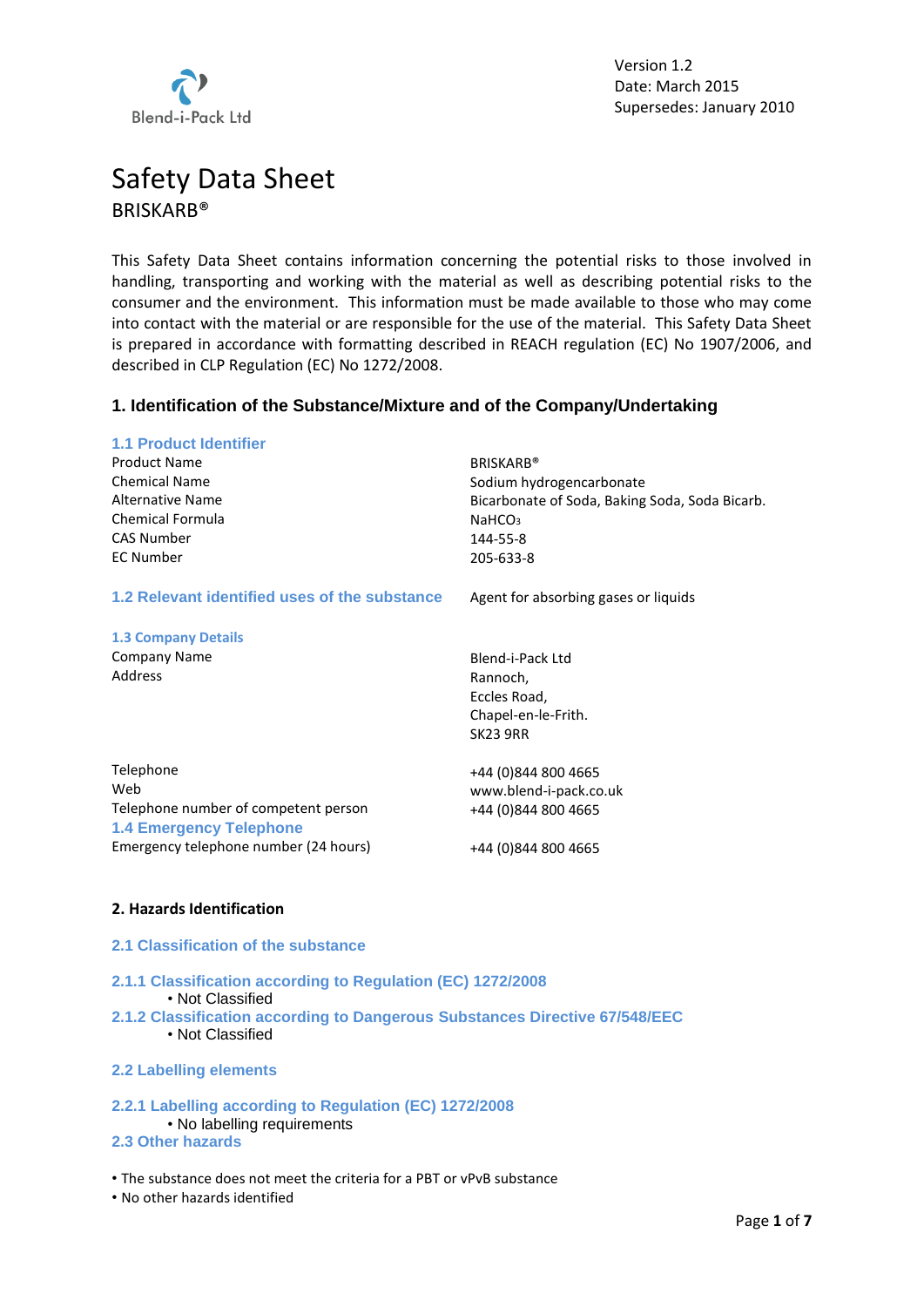

## **3. Composition/Information on Ingredients**

#### **3.1 Substance**

| Main constituent   | Formula            | CAS Number | EC Number | Wt. Percent |
|--------------------|--------------------|------------|-----------|-------------|
| Sodium bicarbonate | NAHCO <sub>3</sub> | 144-55-8   | 205-633-8 | >98.0% w/w  |

## **Impurities**

No impurities relevant for classification and labelling

## **4. First Aid Measures**

## **4.1 Description of first aid measures**

#### General advice

- No known delayed effects
- Following inhalation
	- Move person to fresh air and keep at rest
- Following skin contact
	- Wash skin with soap and water
	- If irritation occurs and persists seek medical advice
- Following eye contact
	- Remove contact lenses if worn
	- Rinse eye thoroughly with eye wash solution or clean water for at least 10 minutes
	- Eyelids should be held away from the eyeball to ensure thorough rinsing
	- Obtain medical attention if necessary

#### After ingestion

- DO NOT induce vomiting
- Wash out mouth with water and give plenty of water to drink (at least 300 ml.) Obtain medical advice if necessary

## **5. Fire Fighting Measures**

## **5.1 Extinguishing Media**

## **5.1.1 Suitable extinguishing media**

- The product is not combustible, all extinguisher products can be used
- Use extinguishing measures that are appropriate to local circumstances and the surroundings

#### **5.1.2 Unsuitable extinguishing media**

• None

- **5.2 Special hazards arising from the substance or mixture** • None
	-
- **5.3 Advice for firefighters**
	- No special precautions required

## **6. Accidental Release Measures**

#### **6.1 Personal Precautions**

## **6.1.1 For non**‐**emergency personnel**

- Keep dust levels to a minimum
- Wear suitable protective equipment (see Section 8)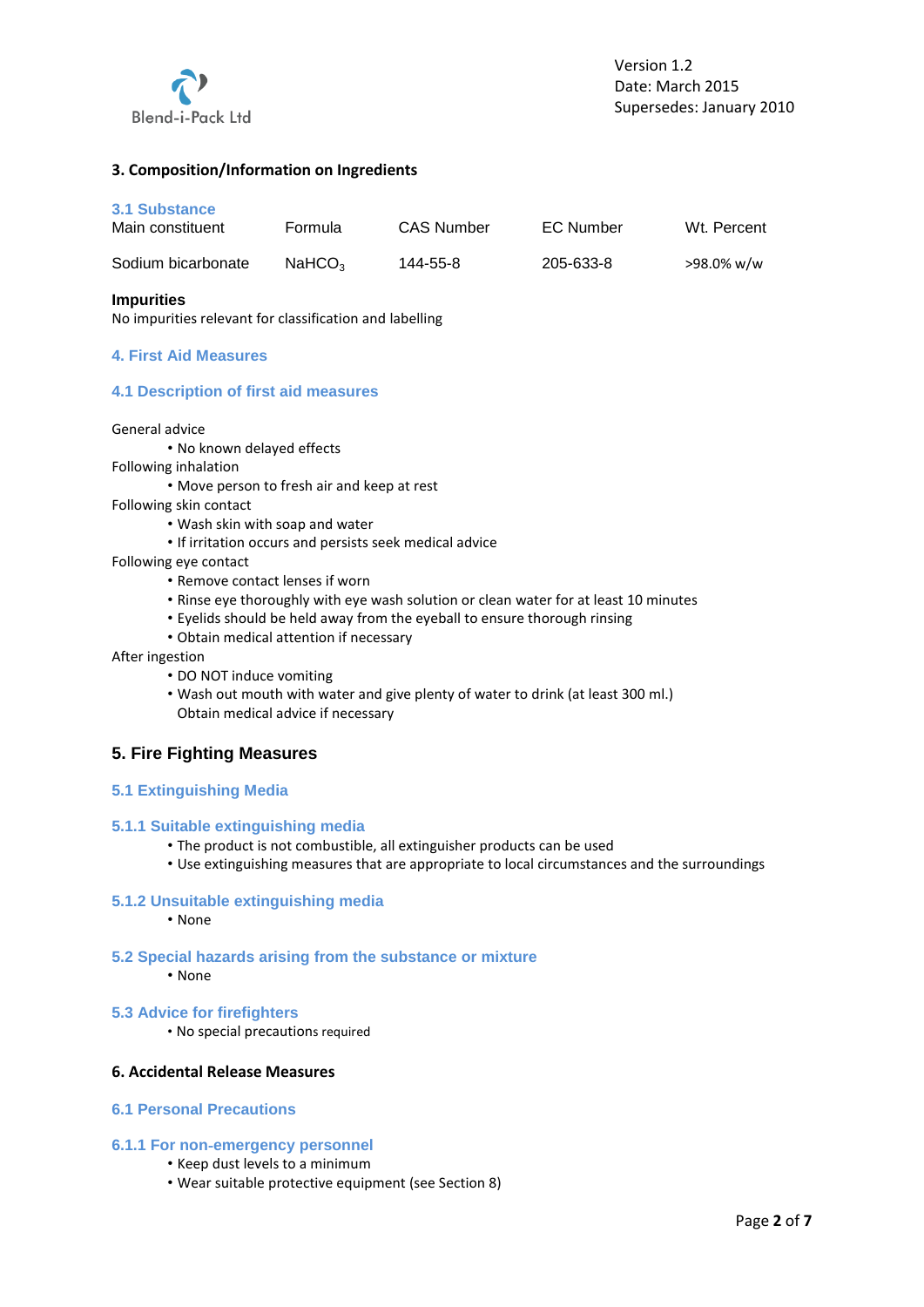

## **6.2 Environmental Precautions**

- Avoid discharges into the environment (rivers, water courses, sewers etc.)
- Avoid any mixture with an acid into sewer/drains (CO2 gas formation)

## **6.3 Methods for containment and clean up**

- In all cases avoid dust formation
- Use vacuum suction, or shovel into bags
- Store material in a suitable, correctly labelled closed container

#### **6.4 Reference to other sections**

• For more information on exposure controls/personal protection or disposal considerations, see section 8 and 13

#### **7. Handling and Storage**

## **7.1 Precautions for Safe Handling**

#### **7.1.1 Protective measures**

- Keep dust levels to a minimum
- Minimize dust generation
- Atmospheric levels should be controlled in compliance with the workplace exposure limit (see Section 8.1)
- Wear protective equipment (see Section 8.2)

## **7.1.2 Advice on general occupational hygiene**

- Good personal and housekeeping practices
- No drinking, eating and smoking at the workplace

## **7.2 Conditions for safe storage, including any incompatibilities**

- Store in a cool dry place, (preferably at a temperature below 25oc and humidity less than 65%)
- Store in original, closed and correctly labelled container
- Keep away from acids

## **8. Exposure Controls/Personal Protection**

#### **8.1 Control parameters**

## **8.1.1 Occupational Exposure Limits**

- Not listed by H&SE (Guidance Note EH40) or ACGIH. However, for good hygiene practice the inert dust Workplace Exposure Limits (WEL) should be adopted
- WEL Recommended Limits: 10mg/m3 (total dust) (8hr TWA)

4mg/m3 (respirable dust) (8hr TWA)

#### **8.1.2 DNEL's/PNEC**

- DNELLong-term after assessment of the physicochemical, toxicokinetic and physiological role of sodium bicarbonate,
	- a DNELLong‐term derivation is considered unnecessary
- DNELAcute ‐ sodium bicarbonate is considered to be of no toxicological concern, in acute studies no local irritation was noted. A DNELacute derivation is considered unnecessary
- PNEC ‐ The lowest L(E)C50 value is > 100 mg/l (48‐h EC50 with *Daphnia magna* is 3,100 mg/l) and the lowest chronic value is > 0.1 mg/l (21‐d NOEC with *Daphnia magna* is >576 mg/l). Therefore, sodium bicarbonate is not classified according to EU Directive 67/548/EEC or EU Classification, Regulation, Labelling and Packaging of Substances and Mixtures (CLP) Regulation (EC) No. 1272/2008.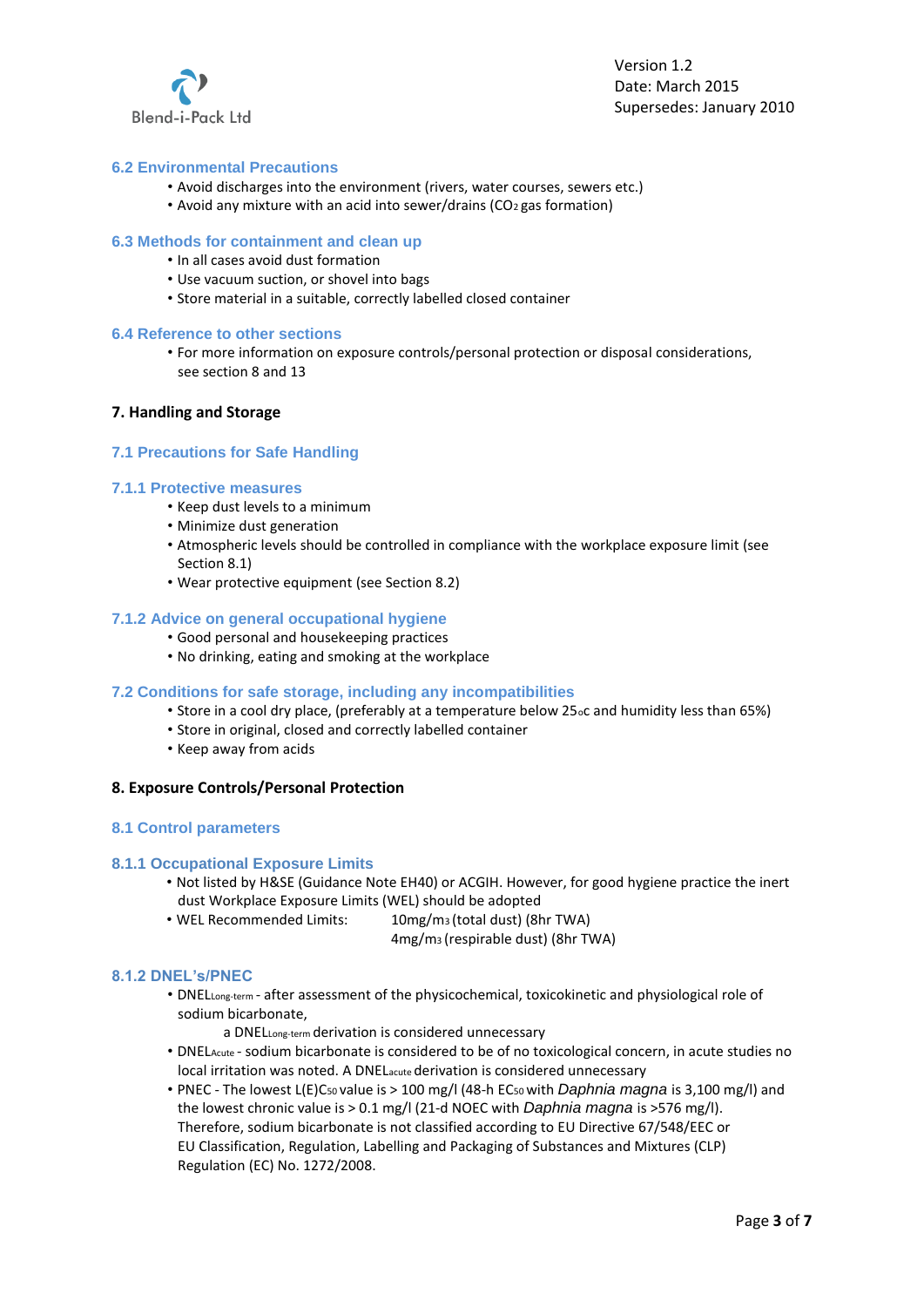

## **8.2 Exposure Controls**

## **8.2.1 Appropriate engineering controls**

• if user operations generate dust, use process enclosures, local exhaust ventilation, or other engineering controls to maintain airborne dust levels below recommended exposure limits

## **8.2.2 Personal protection**

## **8.2.2.1 Eye/face protection**

• in case of contact with the eye, wear eye/face protection rated to protect eyes against dust (EN166) eg.safety eye shields with dust protection, goggles or face visor

#### **8.2.2.2 Hand protection**

• wear suitable protective gloves for frequent or prolonged contact

#### **8.2.2.3 Skin/body protection**

• no special protective equipment required

#### **8.2.2.4 Respiratory protection**

• in the case of high dust levels wear suitable respiratory protective equipment eg.dust mask or respirator, that conform to national/international standard, EN143. Recommended filter tpe P2

## **8.2.3 Environmental exposure controls**

- contain any spillage
- avoid discharges to the environment
- dispose of any rinse water in accordance with local and national regulations

## **9. Physical and Chemical Properties**

## **9.1 Information basic physical and chemical properties**

| Appearance                   | white crystalline powder                              |  |
|------------------------------|-------------------------------------------------------|--|
| Odour                        | odourless                                             |  |
| Odour threshold              | not applicable                                        |  |
| pH                           | 8.4 (saturated solution)                              |  |
| Melting point                | decomposes above 50 °C                                |  |
| Boiling point                | not applicable (decomposes on heating)                |  |
| Flash point                  | not applicable (inorganic substance)                  |  |
| Evaporation rate             | not applicable                                        |  |
| Flammability                 | non-flammable                                         |  |
| Upper flammability limit     | non-flammable                                         |  |
| Lower flammability limit     | non-flammable                                         |  |
| Relative density             | 2.21-2.23 @ 20 °C                                     |  |
| Water solubility             | 93.4 g/L @ 20 °C                                      |  |
| <b>Partition coefficient</b> | not applicable (inorganic substance)                  |  |
| Vapour pressure              | not applicable (inorganic substance)                  |  |
| Vapour density               | not applicable                                        |  |
| Decomposition temperature    | starts to decompose above 50 °C                       |  |
| Viscosity                    | not applicable (solid)                                |  |
| <b>Explosive properties</b>  | non-explosive (no chemical groups associated with     |  |
|                              | explosive properties)                                 |  |
| Oxidising properties         | non-oxidising (based on the chemical structure of the |  |
|                              | substance and the oxidation states of the constituent |  |
|                              | elements)                                             |  |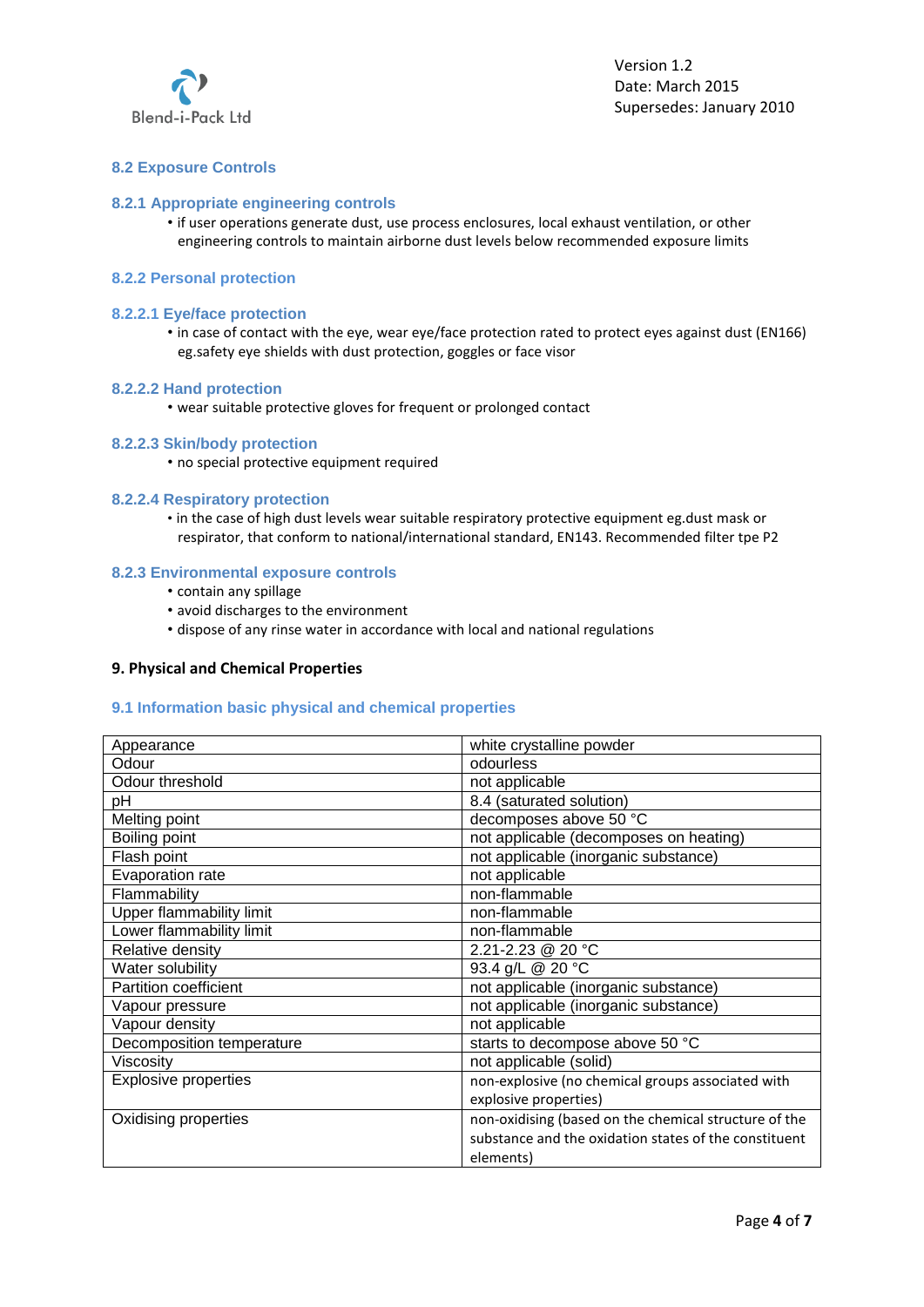

## **10 Stability and Reactivity**

## **10.1 Reactivity**

- Decomposes slowly on exposure to water
- Reacts with acids, evolving carbon dioxide

#### **10.2 Chemical Stability**

• Stable under recommended storage and handling conditions ( see Section 7)

#### **10.3 Possibility of hazardous reactions**

• Reaction with acid could lead to a pressure build up in a sealed system, due to the evolution of carbon dioxide gas

#### **10.4 Conditions to Avoid**

- Contact with acids unless under controlled conditions
- Heating above 50 °C thermal decomposition commences
- Exposure to moisture

## **10.5 Incompatible materials**

• Acids

#### **10.6 Hazardous decomposition products**

• Carbon dioxide can be an asphyxiant if allowed to build up in an unventilated area

## **11. Toxicological Information**

#### **(a) Acute Toxicity**

- Oral LD<sub>50</sub>, rat : >4000 mg/kg
- Inhalation, rat : 4.74 mg/l (low toxic potential)

Not classified according to EU Directive 67/548/EEC and CLP Regulation (EC) No. 1272/2008

## **(b) Skin Corrosion/Irritation**

• Non‐irritant

Not classified according to EU Directive 67/548/EEC and CLP Regulation (EC) No. 1272/2008

## **(c)Serious eye damage/irritation**

• Non‐irritant

Not classified according to EU Directive 67/548/EEC and CLP Regulation (EC) No. 1272/2008

## **(d) Respiratory or skin sensitisation**

• Considered not to have any sensitising properties, based on the physiological properties of both its constituent ions and the lack of any reported issues

Not classified according to EU Directive 67/548/EEC and CLP Regulation (EC) No. 1272/2008

## **(e) Germ cell mutagenicity**

• All test results have proven negative. Sodium bicarbonate is naturally present in cells and the structure does not indicate a genotoxic potential. Therefore sodium bicarbonate is considered not to be genotoxic

Not classified according to EU Directive 67/548/EEC and CLP Regulation (EC) No. 1272/2008

## **(f) Carcinogenicity**

• No evidence of sodium bicarbonate having carcinogenic effects

Not classified according to EU Directive 67/548/EEC and CLP Regulation (EC) No. 1272/2008

## **(g) Reproductive toxicity**

• No data on reproduction toxicity available. However, based on the normal physiological role of sodium and bicarbonate ions, no toxicity on mammalian or human reproduction is expected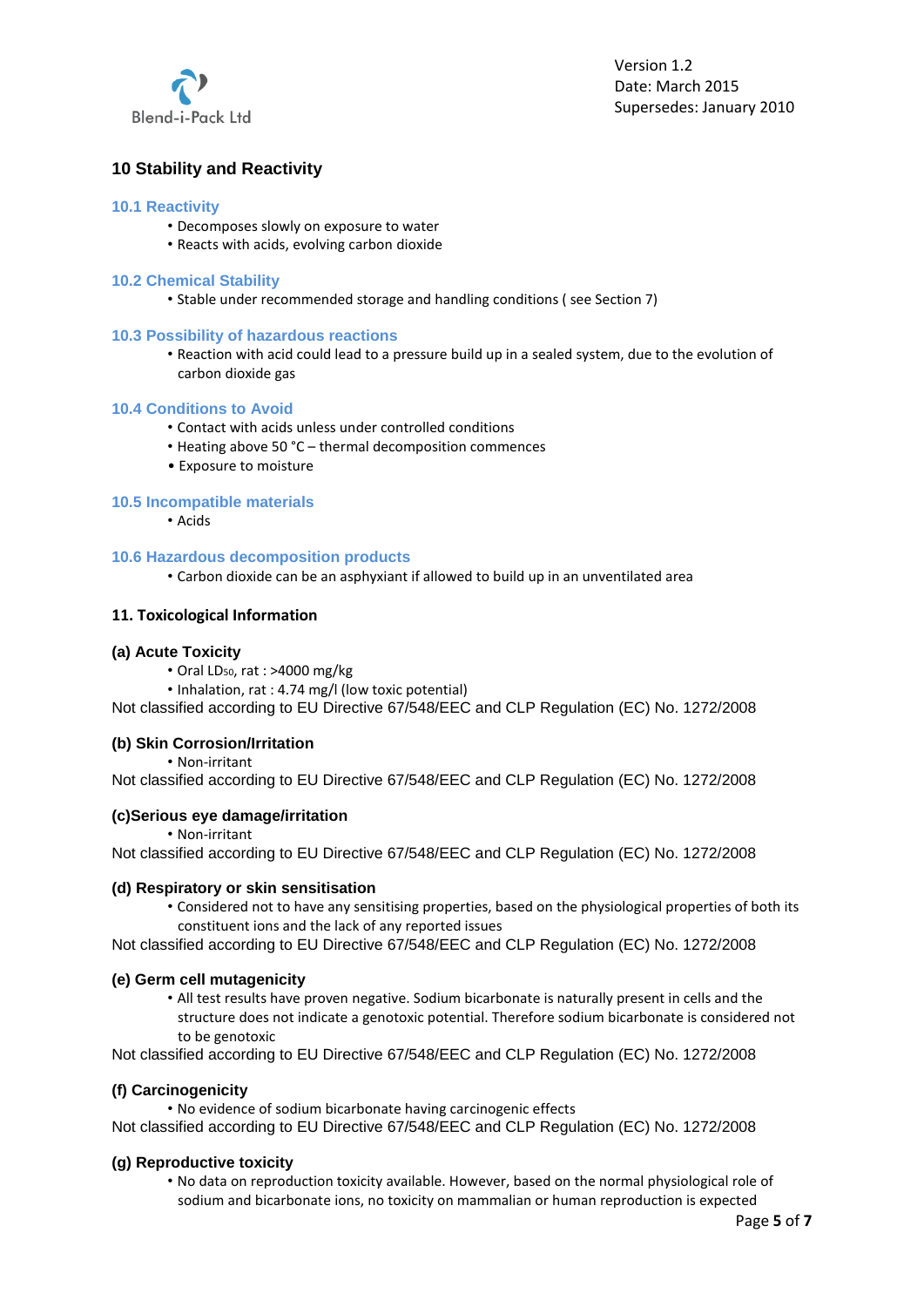

## Not classified according to EU Directive 67/548/EEC and CLP Regulation (EC) No. 1272/2008

#### **12.1 Toxicity**

- Fish, Lepomis macrochirus : 96hr-LC<sub>50</sub>, 7100 mg/l
- Fish, Lepomis macrochirus : 96hr‐NOEC, 5200 mg/l
- Invertebrates, Daphnia magna : 48hr‐LC50, 4100 mg/l
- Invertebrates, Daphnia magna : 48hr‐NOEC 3100 mg/l
- Invertebrates, Daphnia magna : 21day‐NOEC >576 mg/l

#### **12.2 Persistence and degradeability**

- In water : Not applicable (quickly dissociates)
- In soil : Not applicable (inorganic substance)
- In sediment : Not applicable (inorganic substance)

#### **12.3 Biocummulative potential**

Not applicable (inorganic substance)

#### **12.4 Mobility in soil**

Not applicable (partition coefficient measurement not required, inorganic substance)

## **12.5 PBT and vPvB assessment**

According to Annex XIII of REACH Regulation, inorganic substances do not require assessment

#### **12.6 Other adverse effects**

No other adverse effects are identified

## **13. Disposal considerations**

#### **13.1 Waste treatment methods**

- If recycling spilled product is not practicable, dispose of in compliance with local or national regulations
- Dissolve in water and neutralise with an acid, under controlled conditions
- Do not dispose of directly with acids

#### Packaging:

- Where possible, recycling is preferred to disposal or incineration
- Clean container with water, dispose of rinse water in accordance with local or national regulations
- Must be incinerated in a registered incineration plant with permit from the local authorities

## **14. Transport Classification**

#### **Sodium bicarbonate is not classified as hazardous for transport**

#### **14.1 UN Number**

• Not regulated

#### **14.2 UN proper shipping name**

• Not regulated

#### **1 4 . 3 Transport hazard class**

- ‐ Inland Waterway Transport : ADN Not regulated
- ‐ Sea Transport : IMO/IMDG Not regulated
- ‐ Air Transport : ICAO‐TI/IATA‐DGR Not regulated